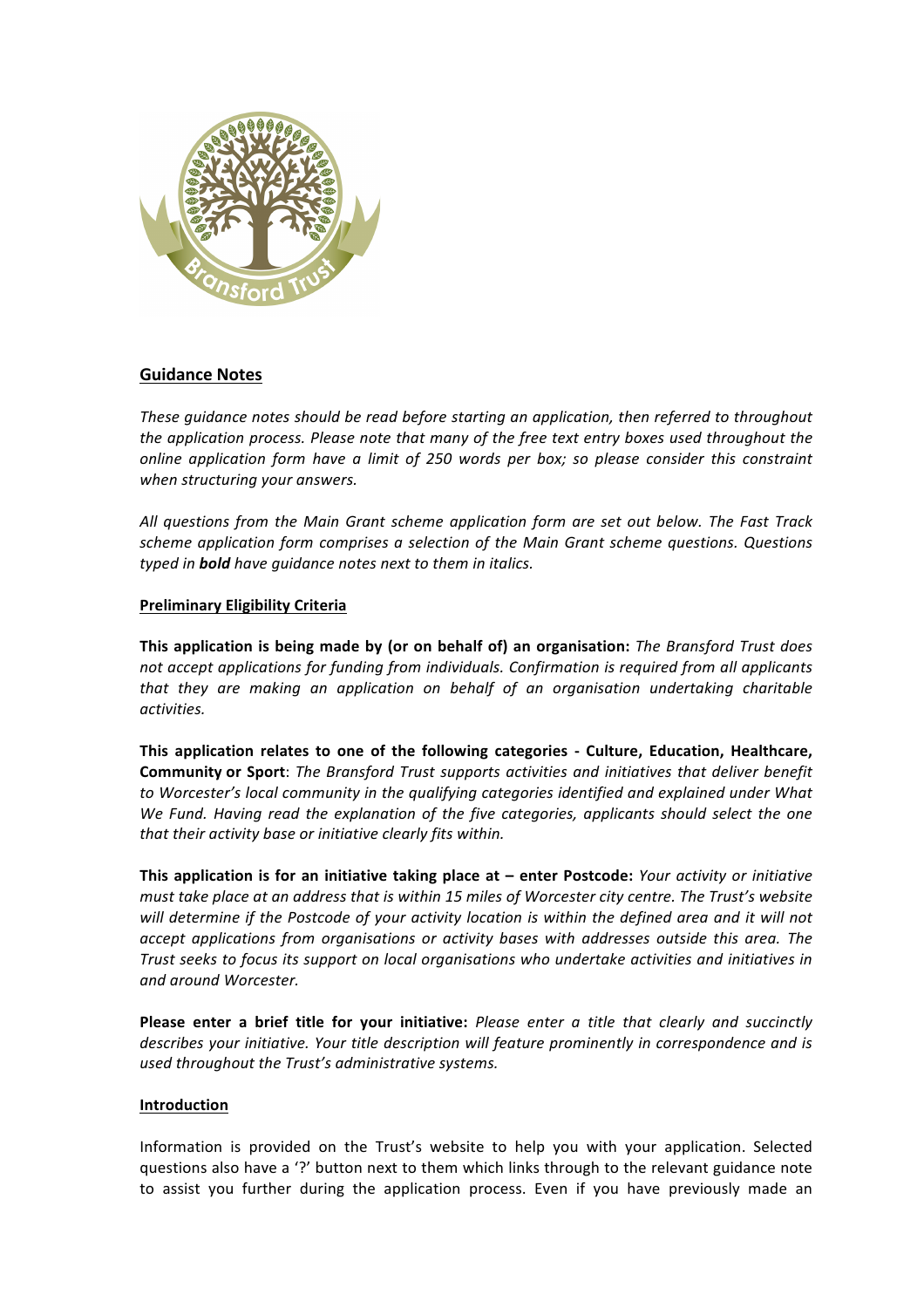application to the Trust you should familiarise yourself with all information provided. In addition, you must confirm that you accept the Terms and Conditions relating to an application to the Bransford Trust for grant funding.

- **1.1** Please confirm that you have read the Bransford Trust's guidelines and notes on grant applications: Please take the time to read the content of the Trust's website, including the *guidance notes and Frequently Asked Questions. The information has been provided to help applicants* understand the requirements of the grant application process and maximise the potential of eligible applicants to complete and submit an application of the quality required *for consideration by the Trust.*
- 1.2. Have you received a grant from the Bransford Trust within the past 2 years?
- 1.3 Have you previously made an application to the Bransford Trust for grant funding that has **been rejected?** Applications may be unsuccessful for a number of reasons, as explained in *the FAQ's, some of which are no reflection on the initiative or the quality of the application. Prior* to completion of a new application though, please take the time to re-read the content of the Trust's website, including the guidance notes and Frequently Asked Questions, to refresh your understanding of the Trust's requirements.
- 1.4. Do you agree to the Bransford Trust's Terms and Conditions?

# **Details of your Organisation**

Please enter the name of your organisation carefully as any funding award will only be made payable to the organisation named in this part of the application. In this section, the Trust seeks to understand the status or your organisation, how long it has been established, its core activities and capabilities. The Trust is keen to support organisations that operate with a significant quantity of volunteer support relative to directly employed staff.

- 2.1. Name of the organisation that will be the recipient of any grant awarded
- 2.2. Full contact details of the organisation
- 2.6. Are you a registered charity or is your initiative associated with a registered charity?
- 2.7. Registered charity number (if applicable)
- 2.8. Company number (if applicable)
- 2.9. Date established
- 2.10. Are you part of a larger organisation, if so which?
- 2.11. Provide a short summary of your organisation's main activities
- 2.12. Describe your organisational structure and its management's experience base
- 2.13. Please indicate the number of Full Time Equivalent staff in your organisation
- 2.14. Please indicate the number of regular volunteers that work with your organisation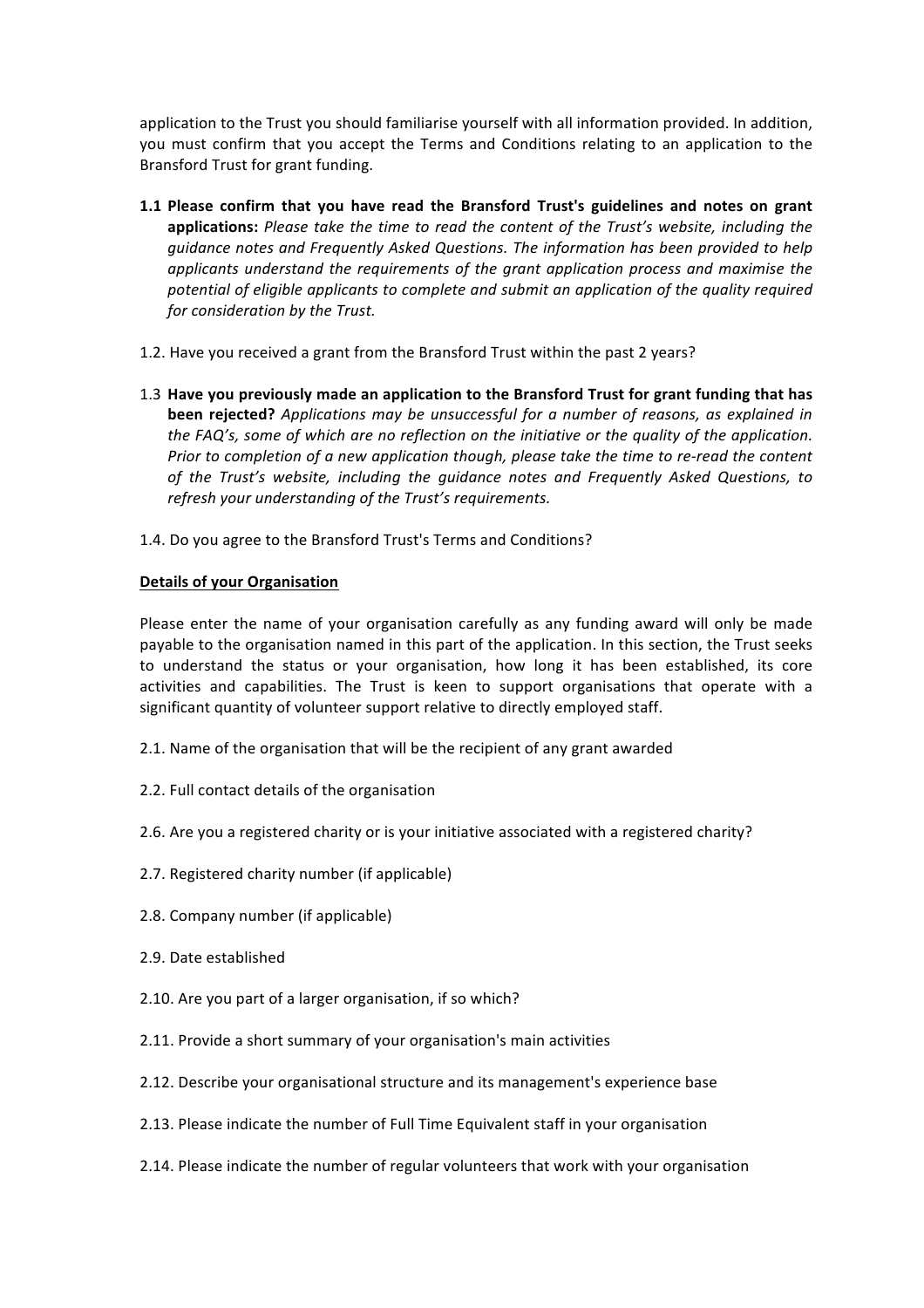#### **Details of your Funding Request**

In this section you should clearly describe why you are applying to the Bransford Trust for funding. The Trust is keen to understand your efforts to secure funding from other sources, noting that it usually provides partial or matched funding of initiatives while operating within its funding limits and constraints. A view of the total cost of your initiative allows the Trust to better assess its viability; considering the relative contribution of the funds applied for alongside those in place, obtained elsewhere or still sought from other sources. The Trust is keen to support organisations that seek to utilise funding applied for to deliver new activities, services or initiatives via their organisation, rather than simply to support existing operating costs.

**3.1. Please provide summary details of why you are applying for funding from the Bransford Trust to support your organisation's initiative**: *Please explain why you have chosen to apply to* the Bransford Trust in particular for funding of your initiative.

**3.2.** Are the funds requested, in part or whole, to support the running costs of your **organisation?** While the Bransford Trust may on occasion provide financial support for the *running costs of organisations, it is motivated to provide funding for new initiatives that expand* the provision of an organisation's activities.

**3.3.** What is the total cost of your initiative? *This information allows the Trust to assess the level of support it is being asked for relative to the total cost of the initiative - and thereby assess the applicant's* other efforts to secure funding from other sources or meet costs by other means.

**3.4.** How is the figure for the overall level of funding arrived at and broken down? *Brief* summary information is required to provide basic confirmation that the costs of the activity or *initiative have been fully considered.*

**3.5. How would funding expenditure be split between the initiative and organisational running costs if applicable?** *This estimate is needed to quantify the statement made in answer to 3.2* 

**3.6.** What funding has been raised from other sources to date in support of the initiative – **indicating amount raised by source?** The Trust is keen to determine the level of funding that has *been successfully obtained from other organisations, to allow it to establish the applicant's wider commitment to securing funding for its activities and initiatives.* 

**3.7.** What funding applications from other sources are pending - indicating amount requested **pending by source?** The Trust seeks to understand if the delivery of the initiative is dependent on the successful outcome of other funding applications, and may require confirmation from the *applicant that it has secured all necessary sources of funding before it releases any grant awarded.*

**3.8.** Have you established whether or not your initiative is eligible for support from any **statutory bodies?** *Confirmation is required from applicants that they have investigated if funding is* available for their activity or initiative from statutory bodies.

**3.9.** What amount of funding is sought from the Bransford Trust under this application **towards the total cost of your initiative (entered in 3.3)?** This is the amount of grant funding *requested just from the Bransford Trust under the application, to help with meeting the total cost* of the applicant's activity or initiative. Please see the FAQ's for further quidance on the amount *of funding to apply for.*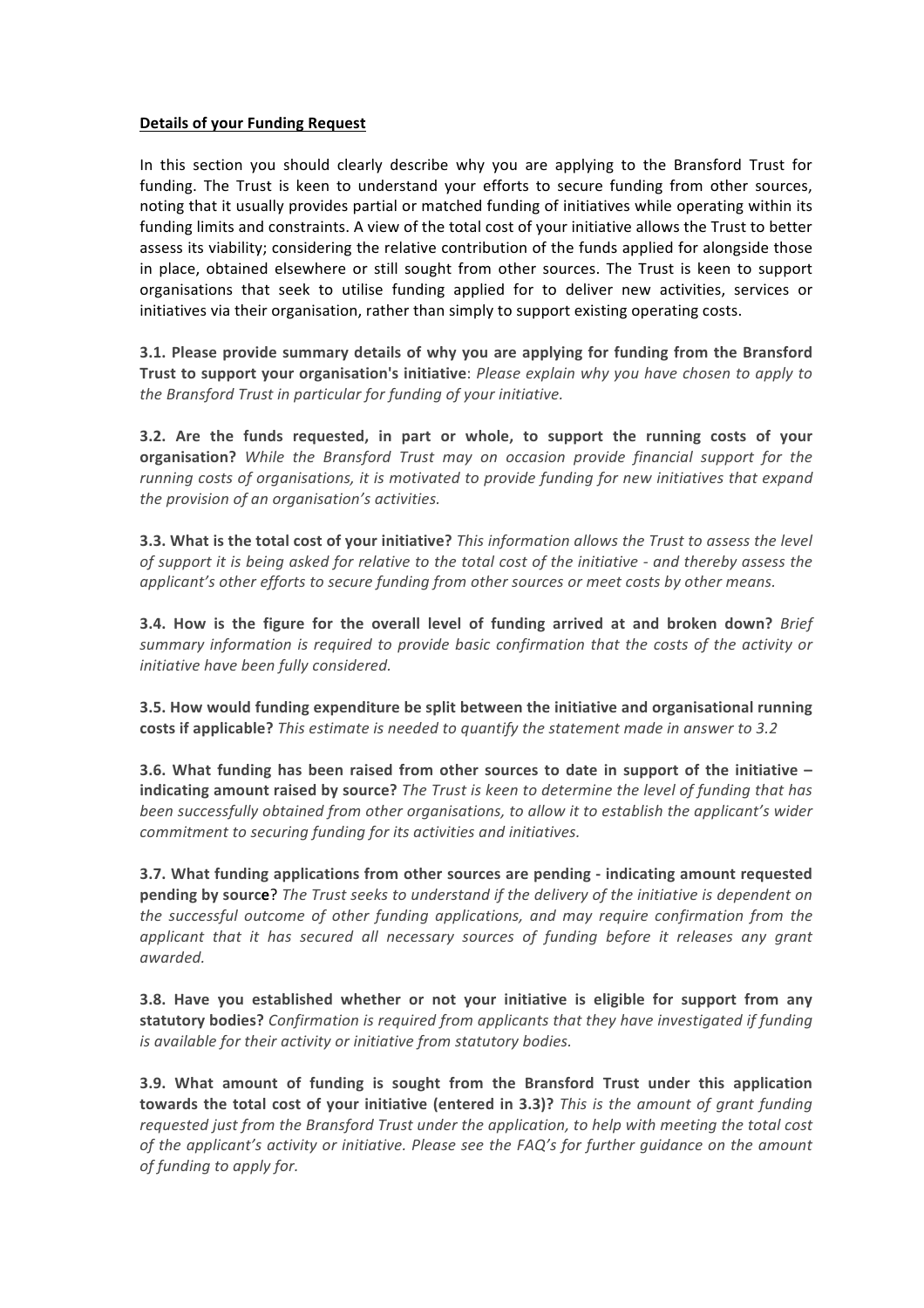**3.10.** Aside from the funds you are applying for from the Bransford Trust, is the balance of funding in place to meet the total cost of your initiative? In conjunction with 3.7, this question *seeks to determine whether sufficient funding is in place - should the grant applied for be*  awarded by the Bransford Trust – to ensure delivery of the activities or initiative described in the *application.*

3.11. How will expenditure on the initiative be phased?  $-$  indicating amount by period

**3.12.** When is the latest date the funds applied for are required? *This important date indicates* to the Trust when funding is needed. It will be used in conjunction with the start and end dates of *the initiative as well as the phasing of expenditure, to determine the timing of payment of any award made, as well as whether it is appropriate to make payment in stages in line with a* payment schedule decided upon by the Trust.

3.13. When will your initiative commence?

3.14. When will your initiative end? (Leave empty if no fixed end date)

# **Explanation of your Initiative**

This section of the application provides the opportunity for applicants to explain their planned activities or initiative in detail, describing who will benefit and how. The Trust is keen for the initiatives it supports to bring benefit to many and has a particular focus on the support of young people. The Trust is also keen to support initiatives that expand the applicant organisations activity base or services, creating new experiences and opportunities for people in the local area.

**4.1. Please provide full details of the initiative for which you are applying for funding from the Bransford Trust.** This summary explanation of activities for which you require support will *feature prominently in the presentation of your application throughout the Trust's administrative* systems. Please ensure the information provided clearly and concisely describes your initiative.

4.2. What are the aims and objectives of the initiative - described with reference to the creation of improved opportunity and circumstances for beneficiaries, as well as experiences and skills accessed or gained?

4.3. Please describe who your initiative will help, how many people will directly benefit, in which age groups and over what period?

4.4. If the funding applied for will be used to address organisational issues, please provide summary details of the changes planned.

4.5. How will your organisation's offer or services be improved by the funding applied for?

### **Supporting Information**

The Trust requires some basic financial information to help it put the applicant organisation's grant application and initiative in context. Applicants should submit financial accounts for their organisation if they are available, but in all cases provide the more basic summary financial information requested regarding their overall financial position.

5.1. Please enter the financial period of your organisation's latest accounts.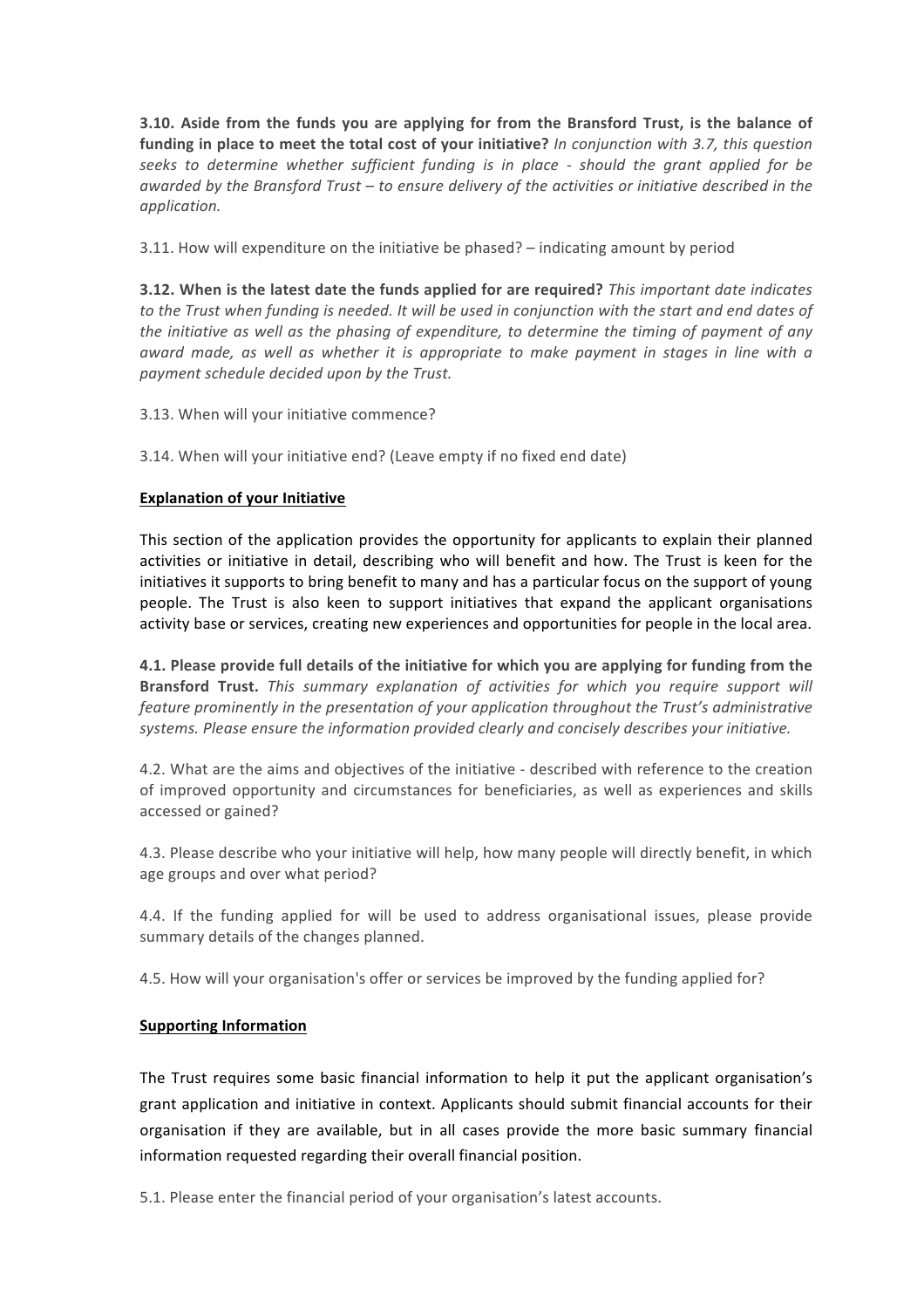5.2. Upload latest accounts (.pdf or .xlsx) if available.

5.3. Please enter the following financial information from your organisation's latest accounts or summary financial information:

5.3.1. Total incoming Resources/Receipts in the period

5.3.2. Total resources Expended/Payments in the period

5.3.3. Total Free Reserves/Unrestricted Funds

# **Additional Information**

Please use this section of the application form to provide any additional information - that you don't believe has been captured elsewhere - in support of your application to the Trust. In addition to a further summary statement, the Trust is happy to review additional documentation - though please ensure that any information provided is brief, clear and fully relevant to your application.

6.1. If you would like to add any further relevant information in support of your application then please do so below:

6.2. If you would like to supply any additional documentation please attach up to three files for consideration alongside your application. These may be .jpeg .png, .pdf or .docx files.

### **Commitment to Provide Feedback**

The Trust requires your commitment to feedback the outcome of your initiative so that it can establish that the financial support it provides is being appropriately used to deliver benefit to the local community. The feedback you provide on your achievements will also be used by the Trust to raise awareness of charitable initiatives, encourage further participation and support for similar activities as well as to inspire and inform other potential applicants. The Trust also requires a commitment that any funding provided will be used for the purposes stated in the application.

7.1. Please confirm that you agree to provide the Bransford Trust with a brief report on the outcome of your organisation's initiative within 6 months of its completion.

7.2. Any grant awarded is done so on the basis of the information provided. Please confirm that you agree to inform the Bransford Trust immediately of any change in the circumstances of your organisation that may vary the delivery or scope of your initiative from that advised in this application.

### **Organisational Contacts**

Please provide full details of the contacts in your organisation that the Trust may correspond with regarding your application. A secondary contact may allow queries to be progressed in the absence of the primary contact, helping to avoid missing the deadline for consideration of applications in case of an outstanding query. In the first instance though, all correspondence will be addressed to the primary contact, who should be easily contactable. All contacts detailed should be knowledgeable regarding the application.